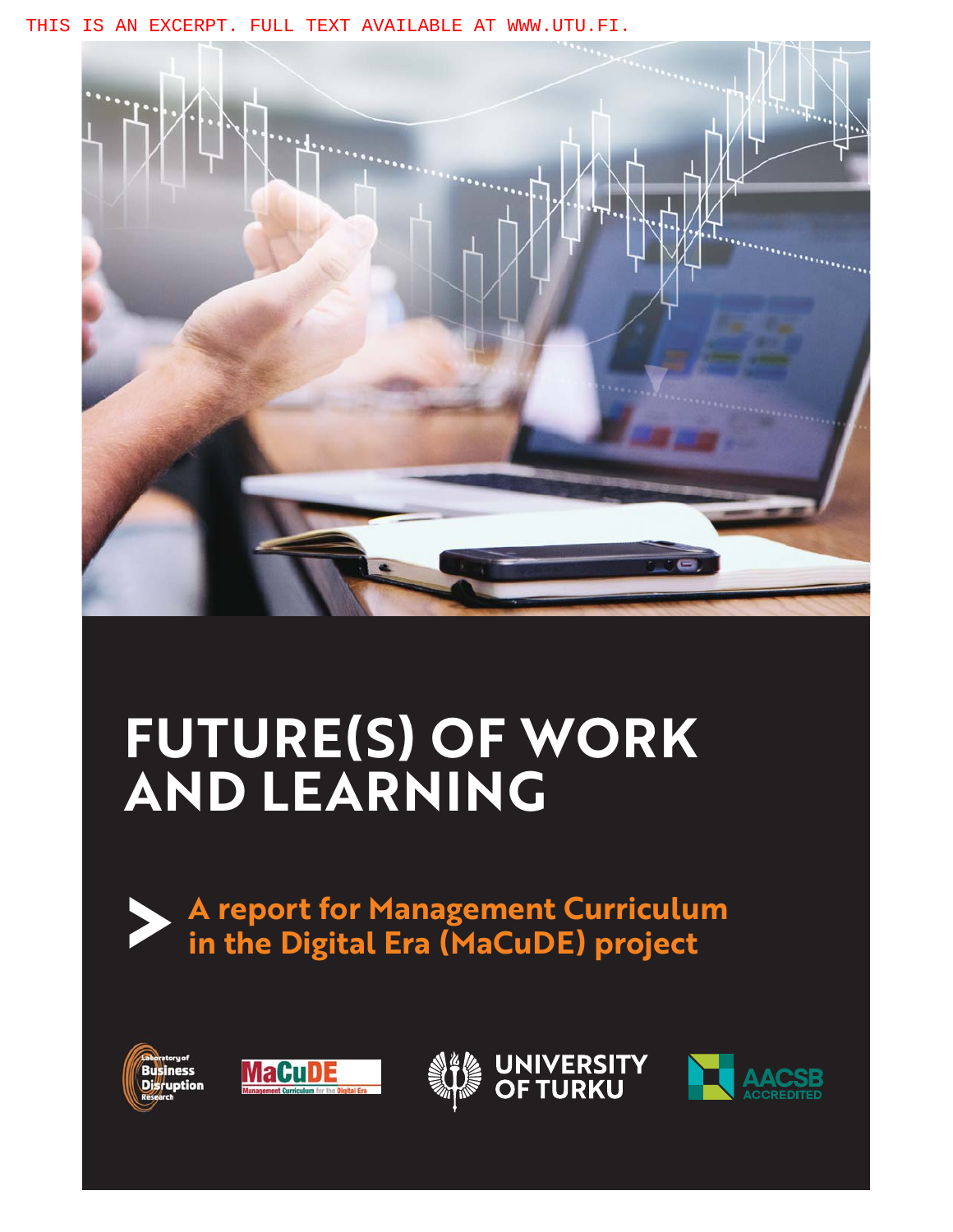## **TABLE OF CONTENTS**

| <b>1. INTRODUCTION</b>                             | 3              |
|----------------------------------------------------|----------------|
| 1.1. The Backdrop                                  | 3              |
| 1.2. On futures research                           | 5              |
| 1.3. The process                                   | $\overline{7}$ |
| 1.4. The structure                                 | 9              |
| <b>2. CONTENTS OF WORK</b>                         | 11             |
| 2.1. Everything integrated                         | 13             |
| 2.2. New distribution of power and responsibility  | 14             |
| 2.3. Emerging fields                               | 15             |
| 2.4. It's not all about technology                 | 16             |
| 2.5. Everlasting change                            | 17             |
| <b>3. TASK SKILLS</b>                              | 18             |
| 3.1. Digital everything                            | 20             |
| 3.2. Relationships                                 | 22             |
| <b>4. METASKILLS</b>                               | 23             |
| 4.1. Most called for metaskills                    | 25             |
| 4.2. Lists of metaskills                           | 28             |
| <b>5. WORK ENVIRONMENTS</b>                        | 30             |
| 5.1. Physical proximity as a factor                | 32             |
| 5.2. Short term effects of Covid-19 pandemic       | 34             |
| 5.3. Long-term effects of current pandemic         | 37             |
| <b>6. WORK MODES</b>                               | 39             |
| 6.1. What is work?                                 | 41             |
| 6.2. Mechanisms of making money                    | 44             |
| 6.3. Emerging possibilities and their implications | 50             |
| <b>7. CONCLUSION</b>                               | 54             |
| 7.1. Six suggestions for business schools          | 55             |
| 7.2. Selected reading                              | 57             |
| Universities participating in the                  |                |
| Future of Work/Learning Task Force                 | 60             |

#### **Dr. Milla Unkila**

Future of Work / Learning Task Force Leader, MaCuDE Project Turku School of Economics University of Turku Finland

This report is part of the Management Curriculum for the Digital Era (MaCuDE.org) project aimed at ensuring that business education continues to hold value to their students and whole society. A collaborative effort among faculty and deans at more than 100 business schools, the project is sponsored by AACSB International and PWC, and led by Stevens Institute of Technology.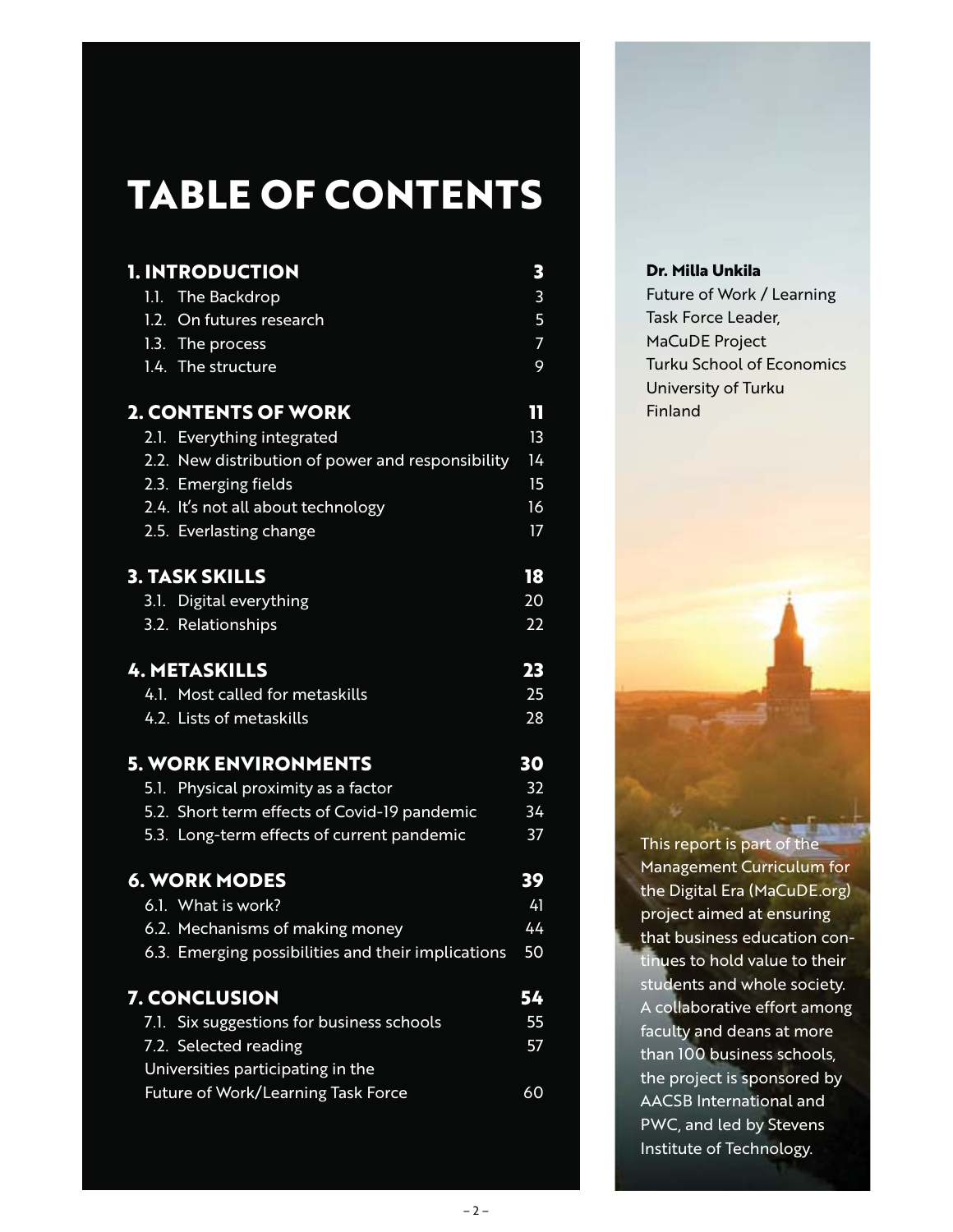## **2. CONTENTS OF WORK**

**Our project unearthed five themes that shape the contents of future work. In short, versatile people in flat organizations will work in integrative roles within the context of environmental issues. In the realm into which the business schools prepare their students, few people will have single expertise professions that prevail unchanged for the duration of their career.** 

**The five themes, described in more detail in the next subchapters are:**

- **1. Everything integrated**
- **2. New distribution of power and responsibility**
- **3. Emerging fields**
- **4. It's not all about technology**
- **5. Everlasting change**

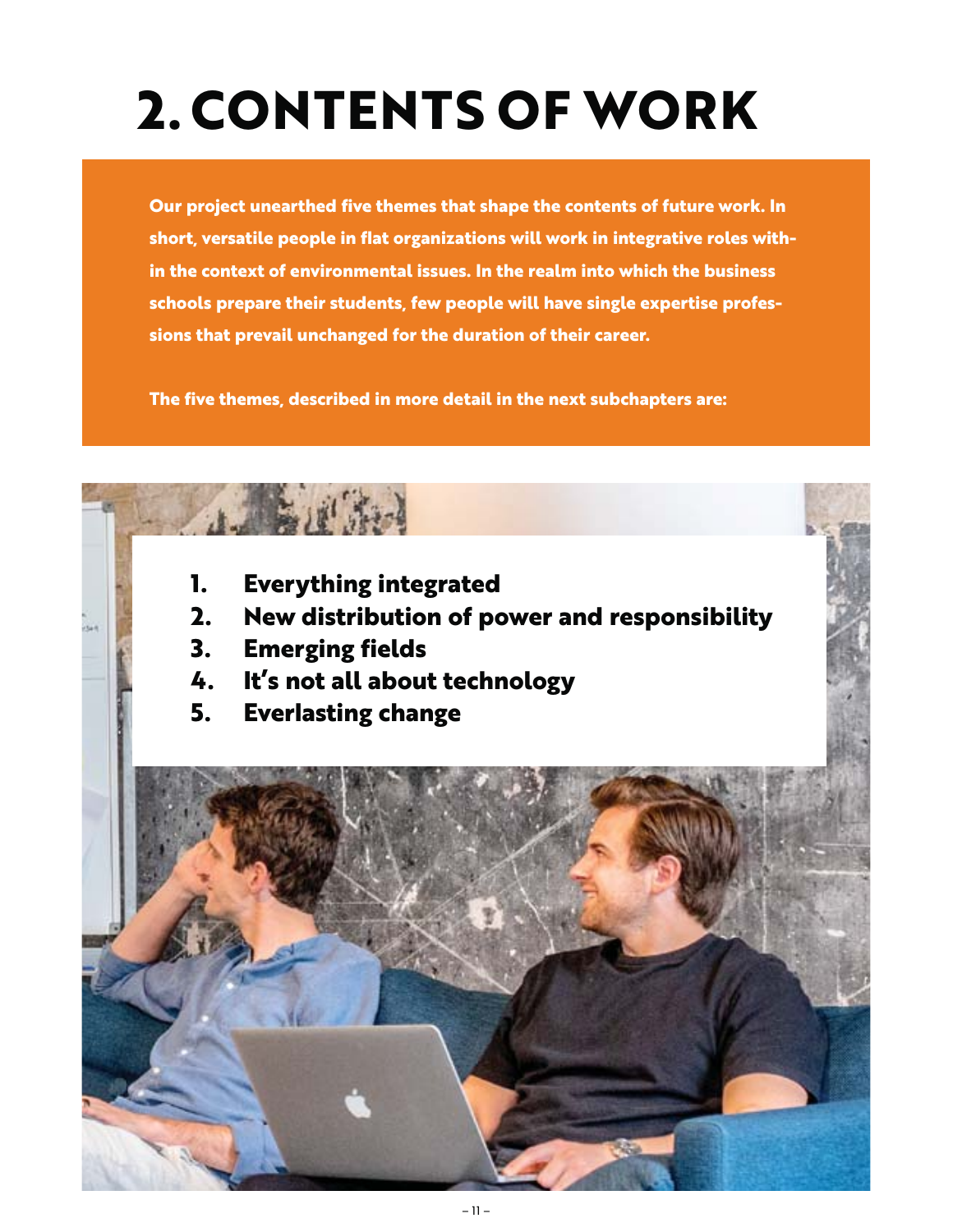

#### **"People Happiness Officer"**

**"Supervisor of Quality and Environment"**

**"Geeks that can speak"**

**"Hence, it is not any one occupation, it is about making organization equipped with individuals capable of making sense, judgments, decisions and actions when facing the unknown future."**

**"The need for more boundary-spanning work across… We will likely see boundary spanners not only connecting geographies but also tech-human interfaces across space."**

> **"Innovation positions which bring together market and technology dimensions."**

**"More and more to be able to connect different areas or fields together, observe, experiment, create, co-create, plus also to be able to analyse large sets of materials and discussions to find the relevant aspects, fast and reliable enough, plus at the same time with good visual and emotional (motivational) flavouring."**

**"Roles to assist users understand how to determine and ask for data analytics from unstructured data and the skill necessary to understand both IT and business processes. Roles that understand how to seamlessly integrate automation/robots and people."**

**"Regional culture, it is a very difficult matter to overcome. You need to understand it."**

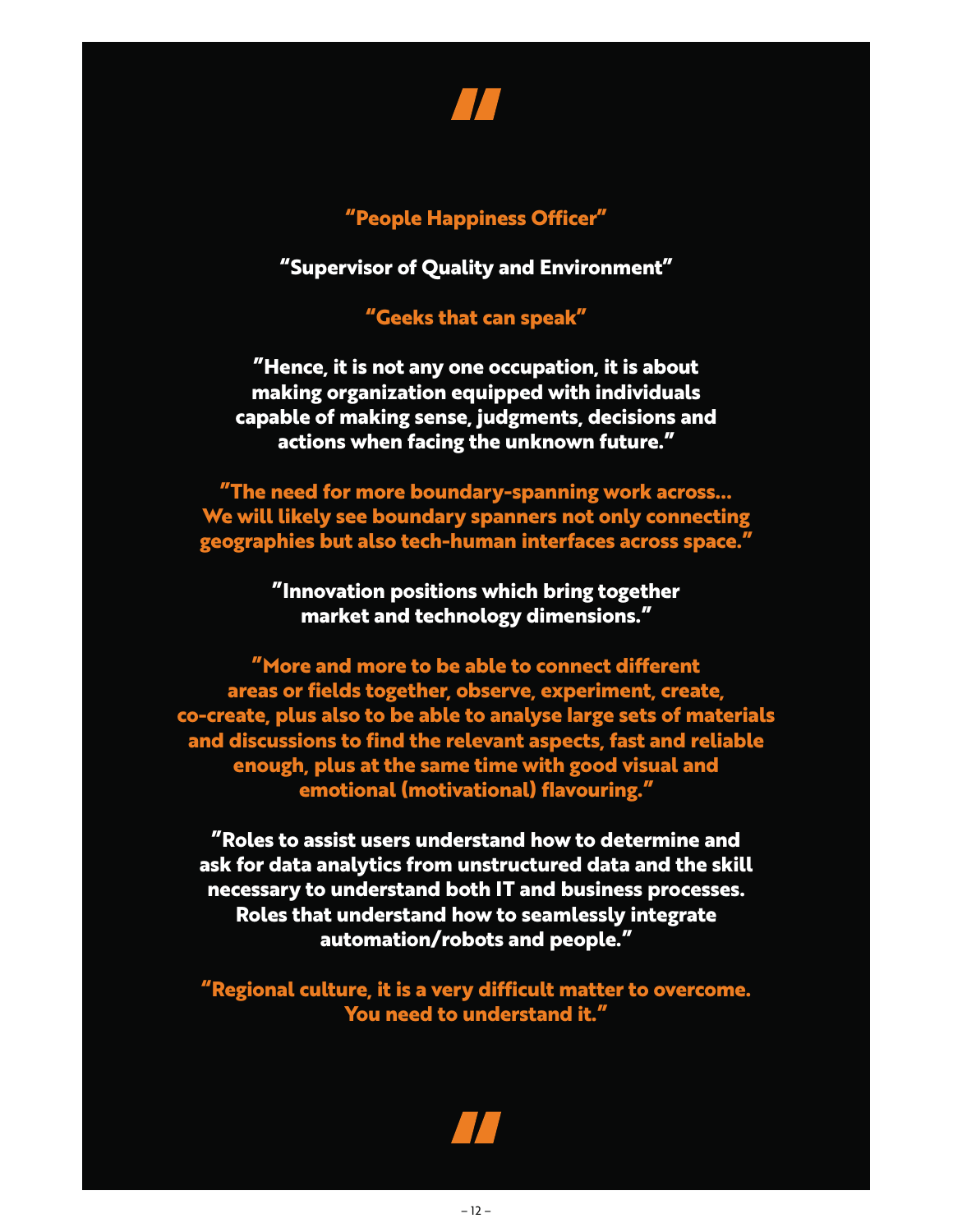## 2.1. Everything integrated

**AS THE DIGITAL TECHNOLOGIES ADVANCE, THE DISTRIBUTION OF WORK BETWEEN HUMANS AND MACHINES IS A CRITICAL THEME.** 

Routine manual and cognitive work are already done with machines to a notable degree, however with the advances of AI, building on the volume of accumulating data, also the non-routine work is becoming automated. However, as the developing technology may make some jobs redundant, it simultaneously creates new needs – not the least of which is the ability to assess where the technology is best put to use, and where human expertise is needed. In addition to such experts that can work alongside machines (to design and maintain the machines, or to further process the output data into useful forms), also the leadership and management of such human-machine teams will become its own expertise. These new positions require both advanced digital literacy and mature human resource savviness, emotional intelligence.

As there is an increasing amount of data available to both boost the productivity of the firm and to assess the market, boundary-spanners between the traditional siloes of production and marketing become valuable. With the increasing awareness of the environmental issues, and the transparency driven by social media, aligning the internal activities with the external image and espoused values aspired to becomes its own field of expertise. This is especially important in the context of international activities: the so-called negative externalities of business, including its environmentally destructive and socially unequal impacts, have predominantly materialized in different areas of the globe than where the material benefits have been harvested. The business practitioner has to be able to view the effects of their actions holistically, understand the systemic nature of not only the entangled economy, but the very global nature of the decisions pertaining the finiteness of the natural resources.

KAWADA

In sum, roles requiring holistic or systemic views, the ability to discern patterns and see big pictures will be of increasing importance regardless of the field, industry or organizational position.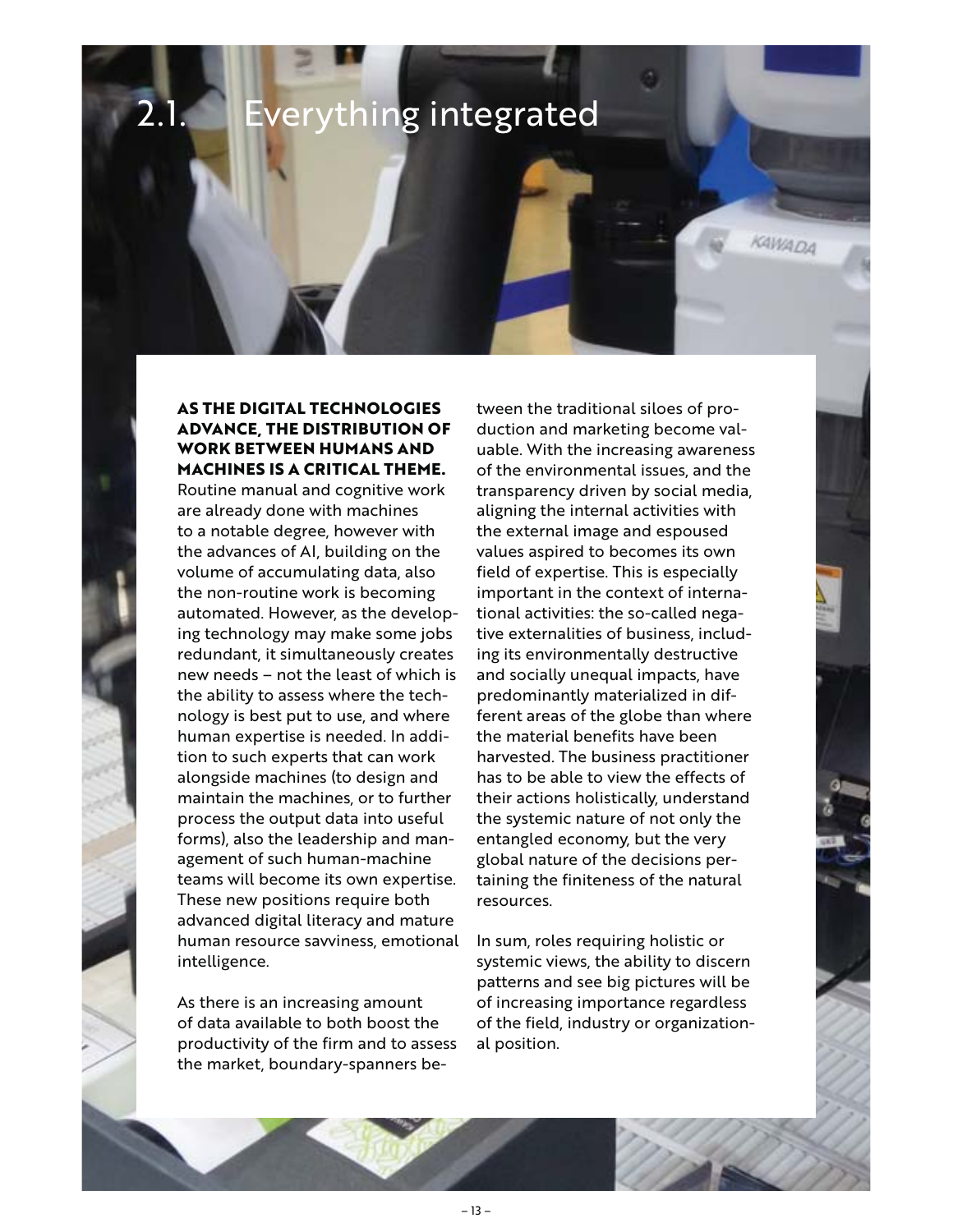#### 2.2. New distribution of power and responsibility



As the manual and cognitive routine and low-level operational jobs are taken over by machines, the reason for employing humans is the fact that they have capabilities that exceed what machines can currently do. **IN OTHER WORDS, HUMANS ARE HIRED FOR THEIR EXPERTISE.** By definition, experts have expertise that enables them to use judgment, make decisions pertaining to the areas within which they use their expertise. Therefore, it would make little sense to hold on to strict hierarchies where decision-making is limited to the individuals on the top of the feeding chain: decision-making, and by implication, responsibility of their effects becomes therefore distributed resulting in flatter organizations. Naturally this means that the topic-specific expertise on the grounds of which an expert gains or retains their decision-making rights has to be complemented with strategic acumen – the ability to see the whole picture the individual decisions contribute to creating, and the understanding of the desirable and

 $56s$ 

10

(LUX)

NS (

less-desirable directions.

**DATA CAN BE WORTHLESS OR A SOURCE OF POWER:** the deciding factor in between is the ability to process it. While the resources of the behemoths like Alphabet (Google) mean the coalescence of power to the digital giants, simultaneously the theoretical connectedness and accessibility of all digital data together with the growing amount of open source software redistributes power to individuals and small teams with the abilities to make use of them.

Start

As data and expertise have the possibility of transporting power from the hands of the few individuals at the top of hierarchies to individuals in the middle or outside organizations, it is not enough to focus only on the abilities that enable having that power. With power comes responsibility, which in turn requires a holistic view, an understanding of the consequences and a moral compass; the ability wield judgement and discern the desirable outcomes. In teaching students to access power they must also be taught the accompanying responsibility.

200K 40%

– 14 –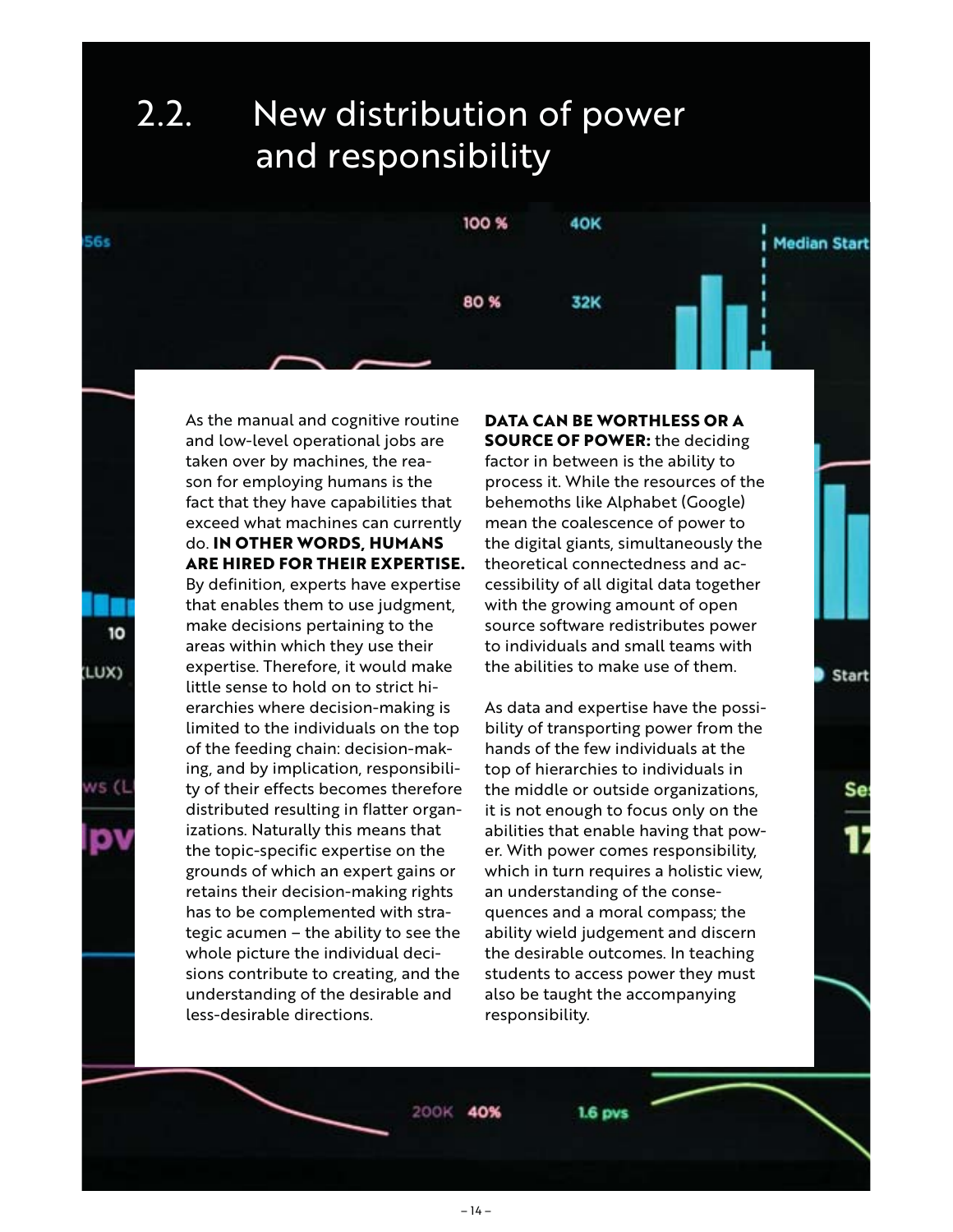#### 2.3. Emerging fields

The converging trajectories of advancing digitalization, environmental crises and sociopolitical turbulence create new needs and fields of expertise. **FIRST**, there is already a surge of demand in "green" professionals: sustainability officers, circular economy experts, clean energy savants are examples of the roles already on the rise. As businesses realize that sustainability is no longer a potential source of competitive advantage but a condition for survival, the race to become green – either for real or at least as perceived by the customers – is accelerating. This calls for a whole new and emerging field of professionals.

**SECONDLY**, due to the proliferation of digital technology which, in addition to its perks, has also its dangers, cybersecurity wizards and resilience managers are crucial. Not only is there an avalanche of digital crime and terrorism to counter, but also as the connectedness of everything digital creates fragility in terms of one mistake having the potential to effect large systemic issues, experts who know how to increase the resilience of a system are in big demand.

**THIRDLY**, the ubiquitous mobile devices have increased the demand of content: few are happy to wait for a bus without tinkering with their

mobile phones – people are used to having a continuous access to content. This means both the social media and what is traditionally dubbed as entertainment. Bloggers, vloggers and other social media influencers are new professions, but also certain older professions are increasing in demand: video (be they full movies, TV-series or adverts) producers, directors and scriptwriters, actors, narrators, composers, musicians, stage designers, make-up artists – all fields necessary for creating entertaining and engaging content in video or audio form are becoming highly wanted.

As an interesting counterpoint to everything digital and remote, also the events where people actually can engage in social interaction will, at least when the pandemic situation allows it, become important. Event industry was globally on the rise already before the pandemic, and the years spent connecting remotely have two impacts: the more people have spent time in isolation the more they yearn for opportunities to physical social interaction, and the easier it is to have remote meetings the more value add is needed in exchange of the effort of actually going somewhere in person. This creates new expectations and need for expertise in meeting them.

**AS BUSINESSES REALIZE THAT SUSTAINABILITY IS A CONDITION FOR SURVIVAL, THE CALL FOR GREEN PROFESSIONALS INCREASES.**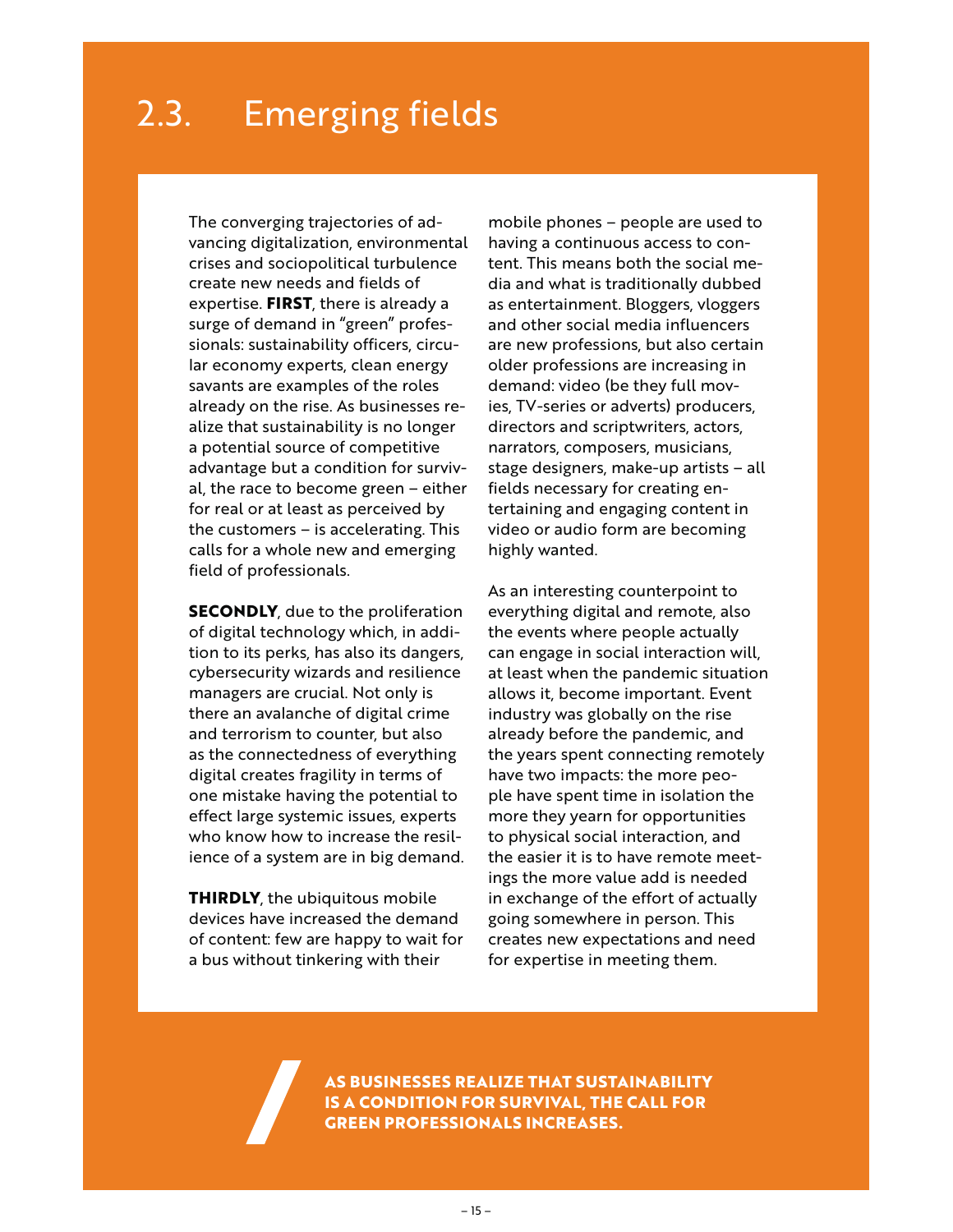#### 2.4. It's not all about technology

As anyone familiar with Information Systems Science would vouch, there is a notable gap between what would in theory be possible with technology and how that technology is actually accepted and adopted. This pertains equally to individual organizations and to the shape of overall business, and will not likely change: what the AI would in theory be able to do in the future will most likely be at a distance of what it will actually be doing.

On the organizational level the factors impacting the rate of technology adoption include sociopolitical elements, such as change resistance and unwillingness to give up the pursuit of status, economic elements (as long as it is cheaper to produce T-shirts by having small fingers sew them in a distant corner of the

world, building a 3D-printing factory remains the unwanted option), and contextual elements (is it acceptable for the customers in a certain location to use self-service or not).

The professionals, strategists, that can identify the technological, social, political, environmental, economic and contextual elements pertaining to the endeavor at hand, and creating suitable constellations of work as relevant within their sphere of influence will be as much in need as they have always been. This constellation of work will most likely continue being colorful, with pockets of successful actors doing things the "old way" or with all technological trinkets possible, and failures likewise not being accountable to the rate or ratio of technological adoption.



**WHAT THE AI WOULD IN THEORY BE ABLE TO DO IN THE FUTURE WILL MOST LIKELY BE AT A DISTANCE OF WHAT IT WILL ACTUALLY BE DOING.**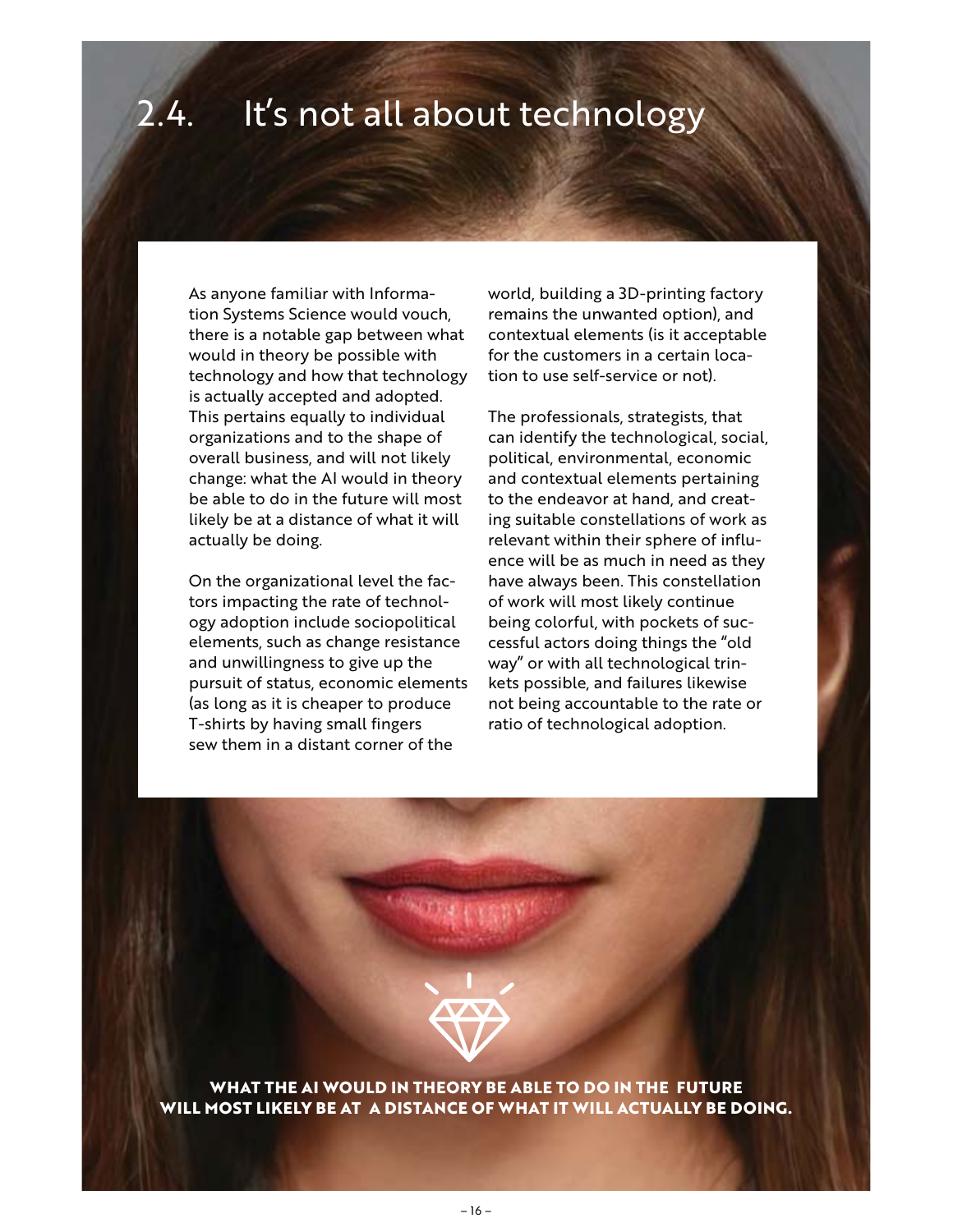## 2.5. Everlasting change

As a bridge to the next themes (task skills and metaskills), what seems to be the most certain thing is the fact that life will continue being at least as uncertain, flux and ambiguous as it has always been. The most sought-after professional revealed by our data was change manager. Whatever that role consists of depends on the context, but the individuals that are able to manage and guide change, create resilience (also beyond the needs of technological systems), handle crises and foresee upcoming challenges and opportunities will always be valued.

There are two sides to handling change we here dub change management and change leadership. We take change management as internally oriented action that aims at inspiring, catalyzing and overseeing

change within an organization. Some new titles like "digitalization evangelist" or "chief transformation officer" reflect this need of individuals who can get the others within an organization to move along, to counter the internal resistance to change.

In turn, we use change leadership as an outward-looking capability. The ability to detect weak change signals, to anticipate the upcoming fluctuations in the business environment, and first and foremost the acumen to understand the strategic choices necessary for the success of the organization within the turbulence, will become immensely important. The chief decision-makers of the organization should have both agility and long-termism – the reflexes of a prey with the horizon-spanning gaze of a predator.



**CHANGE IS THE NORMAL, STABILITY THE EXCEPTION. DEAL WITH IT.**